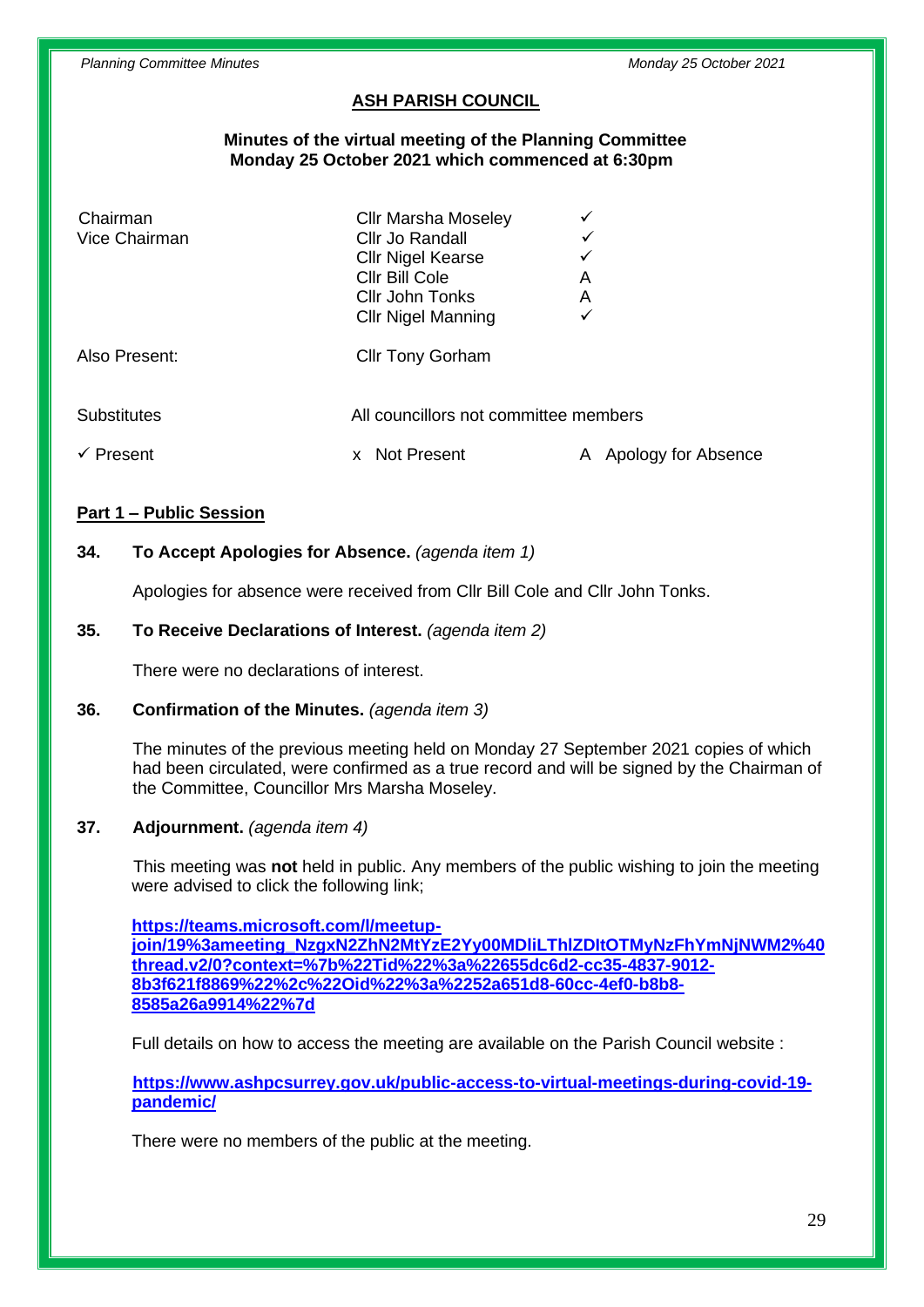*Planning Committee Minutes Monday 25 October 2021*

## **38. Applications for Planning Consent.** *(agenda item 5)*

Members considered the planning permission applications received as detailed at Appendix A and it was:

 *Recommended upon consideration of the applications as at Appendix A to make observations as shown.*

### **39. Applications for Tree Surgery.** *(agenda item 6)*

To consider tree surgery applications and if deemed necessary, make representation on behalf of the Council subject to plans being received as detailed at Appendix B.

## **40. Correspondence.** *(agenda item 7)*

There was no correspondence.

### **41. Next Meeting.** *(agenda item 8)*

The next meeting is due to be held **Monday 22 November 2021** commencing at 6:30pm.

*The meeting concluded at 18:46pm*

Chairman \_\_\_\_\_\_\_\_\_\_\_\_\_\_\_\_\_\_\_\_\_\_\_\_\_

Date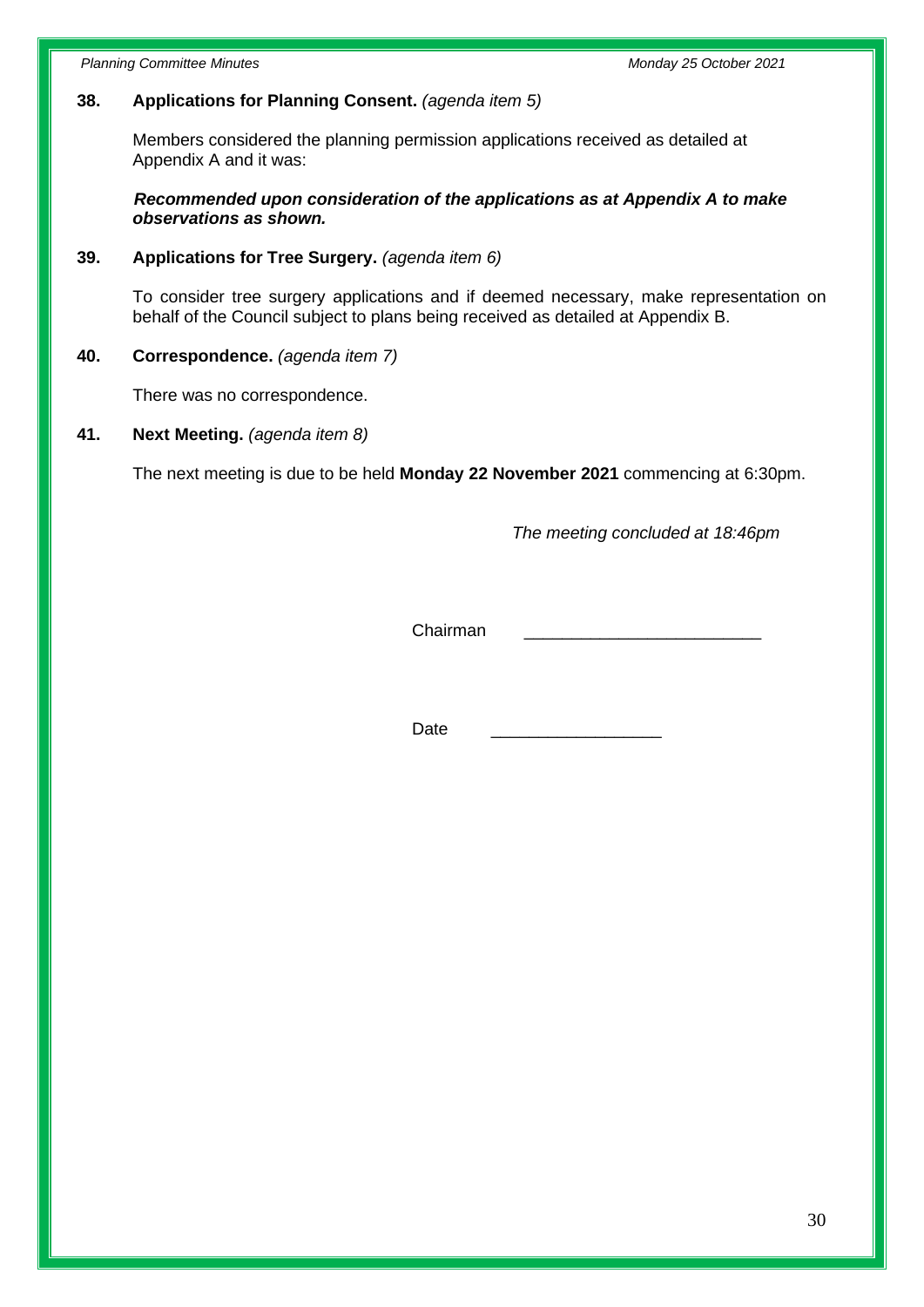#### **Appendix A**

## **ASH PARISH COUNCIL**

#### **Applications for Planning Consent**

#### **27 September 2021**

| <b>Number and Location</b>                                                      | <b>Development Proposed</b>                                                                |  |
|---------------------------------------------------------------------------------|--------------------------------------------------------------------------------------------|--|
| 21/P/01844<br><b>Dorset</b><br><b>Grove Road</b><br>Ash Vale<br><b>GU12 5BD</b> | Single storey side extension and two storey<br>rear extension and changes to fenestration. |  |
| <b>Object</b>                                                                   |                                                                                            |  |
| Rear extension not subservient to the main dwelling.<br>1.                      |                                                                                            |  |

*2. Side extension proximity is too close to the boundary.*

| 21/P/01830                                                          | Proposed front porch, conversion of garage<br>to habitable accommodation, 1 <sup>st</sup> floor side             |
|---------------------------------------------------------------------|------------------------------------------------------------------------------------------------------------------|
| <b>Agincourt</b><br><b>Aldershot Road</b><br>Ash<br><b>GU12 6PD</b> | extension, single storey rear extension, loft<br>conversion with two front dormers and one<br>large rear dormer. |

#### *Object*

- *1. Poor design.*
- *2. Overly large flat roof dormers.*
- *3. Rear extension too large.*
- *4. Out of scale and character.*
- *5. Proposed rear dormers may overlook neighbouring properties.*

| 21/P/01858            | Variation of Condition 14 (flood and surface<br>water drainage) relating to Planning |
|-----------------------|--------------------------------------------------------------------------------------|
| <b>Lakeside Close</b> | Application 12/P/01005 approved                                                      |
| Ash Vale              | 10/04/2013.                                                                          |

## *Strongly Object*

- *1. Current SUDS design causes flooding of site and surrounding residential properties.*
- *2. The original SUDS design must be built out correctly to stop current flooding.*
- *3. Surface water drainage has not regularized by this design.*
- *4. SUDS must be built out as originally designed.*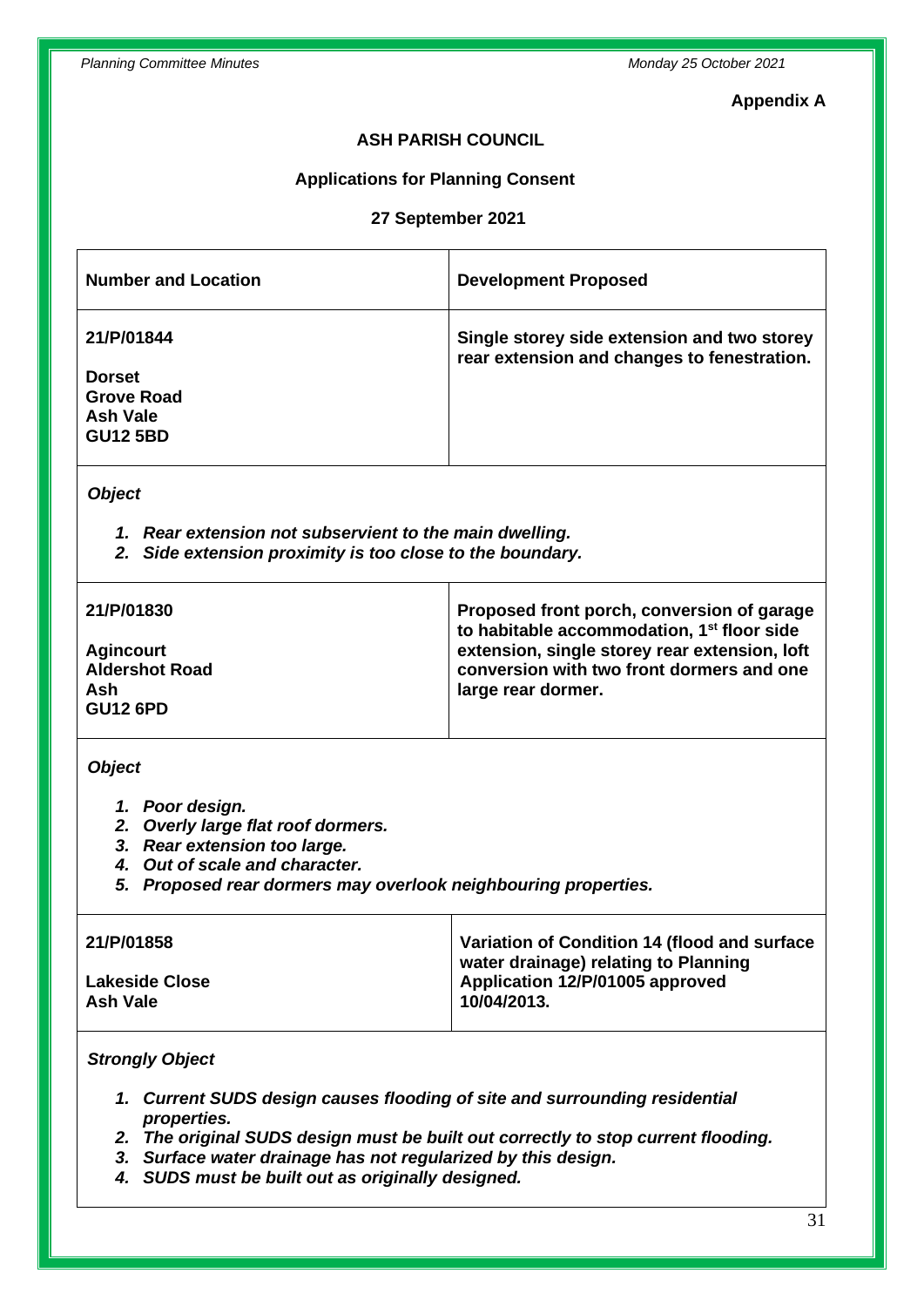| <b>Number and Location</b>                                        | <b>Development Proposed</b>                                              |
|-------------------------------------------------------------------|--------------------------------------------------------------------------|
| 21/P/01871<br><b>20 Parsons Way</b><br>Tongham<br><b>GU10 1FB</b> | Proposed garage and alterations to kerns<br>and verge surrounding house. |
|                                                                   |                                                                          |

*No objections subject to Surrey Highways approving.*

| 21/CON/00039            | <b>Consultation from Surrey County Council</b><br>to discharge Conditions 21 - Drainage |
|-------------------------|-----------------------------------------------------------------------------------------|
| <b>Ash Manor School</b> | Verification Report in pursuant to planning                                             |
| <b>Manor Road</b>       | permission GU20/CON/00002 02/09/2020 for                                                |
| Ash                     | the construction of a performing arts                                                   |
| <b>GU12 6QH</b>         | centre.                                                                                 |

*No observations as discharge already approved.*

**21/P/01908**

**Dropped kerb and vehicle crossover.**

**44 Manor Road Tongham GU10 1BA**

*No objections subject to Surrey Highways approving.*

| 21/W/00117          | Prior notification of a single storey rear<br>extension 6m long with eaves 3m high and |
|---------------------|----------------------------------------------------------------------------------------|
| <b>Cypresses</b>    | an overall height of 3.4m.                                                             |
| <b>Frimley Road</b> |                                                                                        |
| <b>Ash Vale</b>     |                                                                                        |
| <b>GU12 5NL</b>     |                                                                                        |
|                     |                                                                                        |

*Object*

- *1. Very large flat roof.*
- *2. Bulk and massing of proposed extension.*
- *3. Extension height too high.*
- *4. Loss of amenity in respect of loss of light to neighbouring property.*